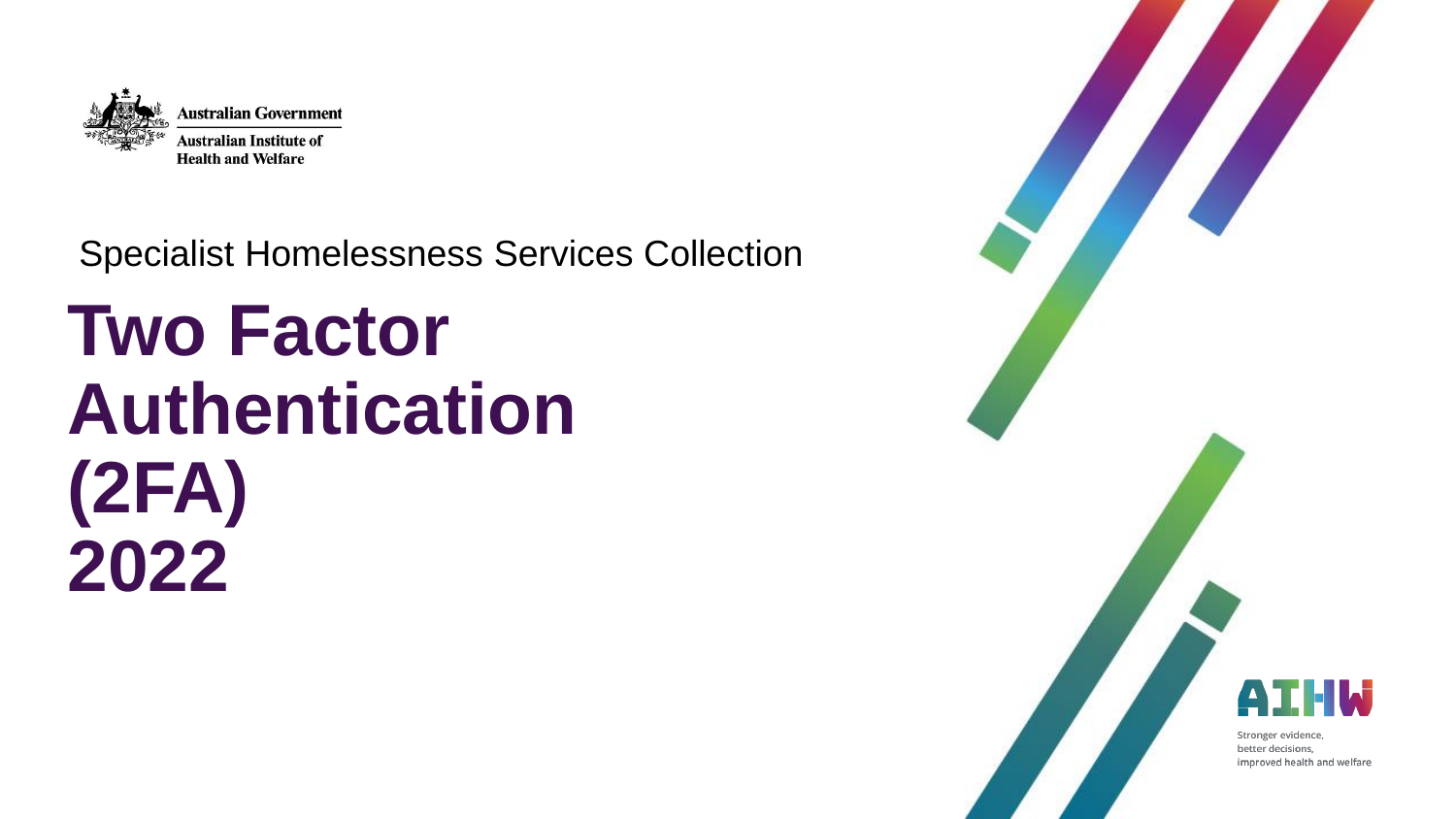<span id="page-1-0"></span>

This information pack provides details on the Two Factor Authentication (2FA) enhancement being applied to the Specialist Homelessness Information Platform (SHIP).

- [Overview of the Two Factor Authentication enhancement](#page-2-0)
- [The benefits of Two Factor Authentication](#page-3-0)
- **Logging into SHIP**
- [Verification code](#page-5-0)
- [Email containing the verification code](#page-6-0)
- [Using the verification code to complete the user login process into SHIP](#page-7-0)
- [Instances when a user may need to undertake 2FA more than once a day](#page-8-0)
- [Requirements of Two Factor Authentication](#page-9-0)
- [Preferences tab in SHIP](#page-10-0)
- [Summary](#page-11-0)
- SHIP [support](#page-12-0)



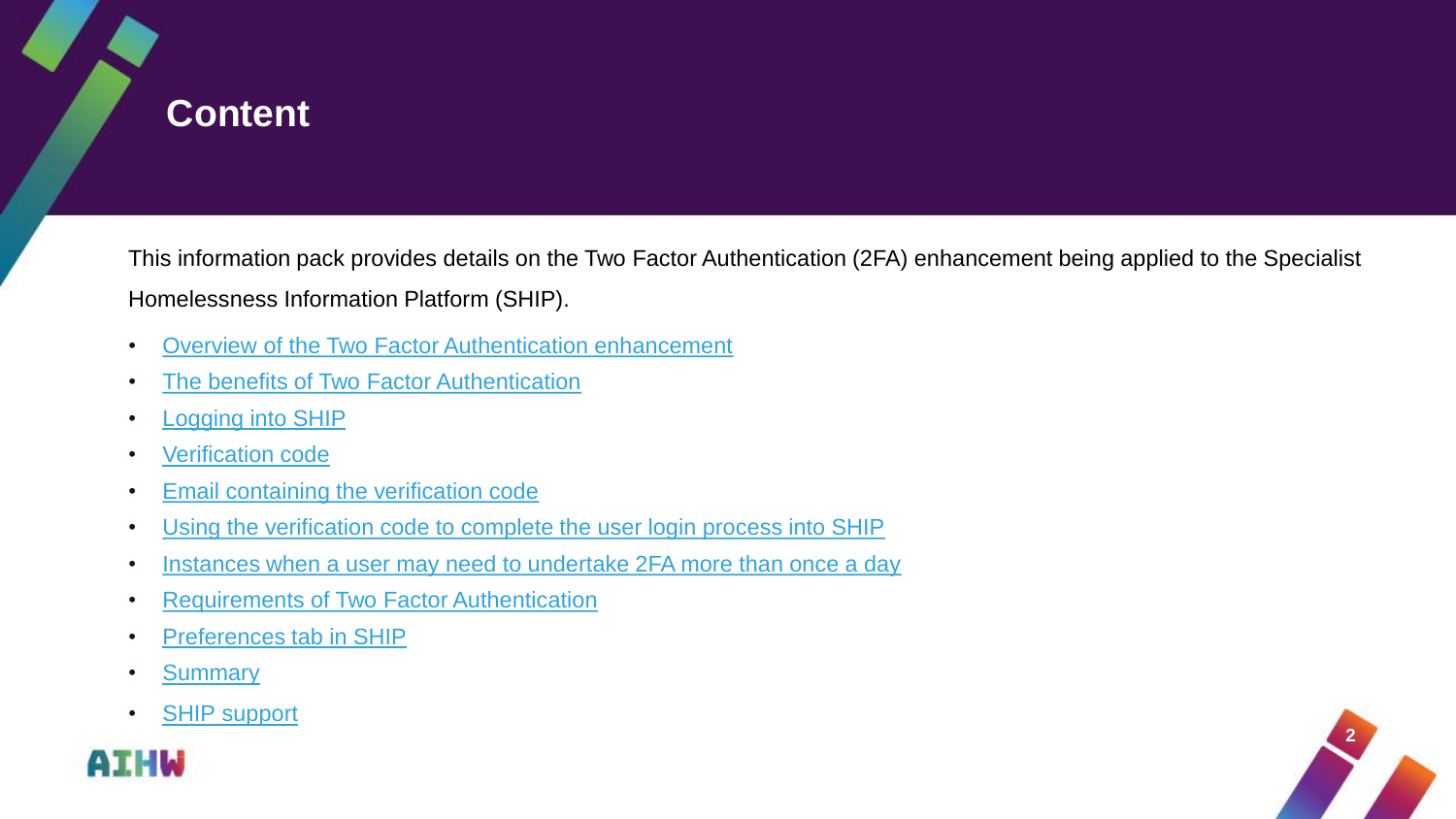### <span id="page-2-0"></span>**Overview of the Two Factor Authentication (2FA) enhancement**

- 2FA will be phased in from March 2022, as part of enhancing system security in SHIP. The implementation of 2FA will require a user to provide two different means of authentication when they attempt to log into SHIP.
- **The two step login process will involve:**
	- 1. The first authentication is the SHIP user's username and password, as is currently required.
	- 2. The second authentication is a six-digit verification code provided in an email sent to the user.
- This verification code will be required **once** each calendar day for each SHIP user.

The following pages will detail the steps required to login to SHIP.



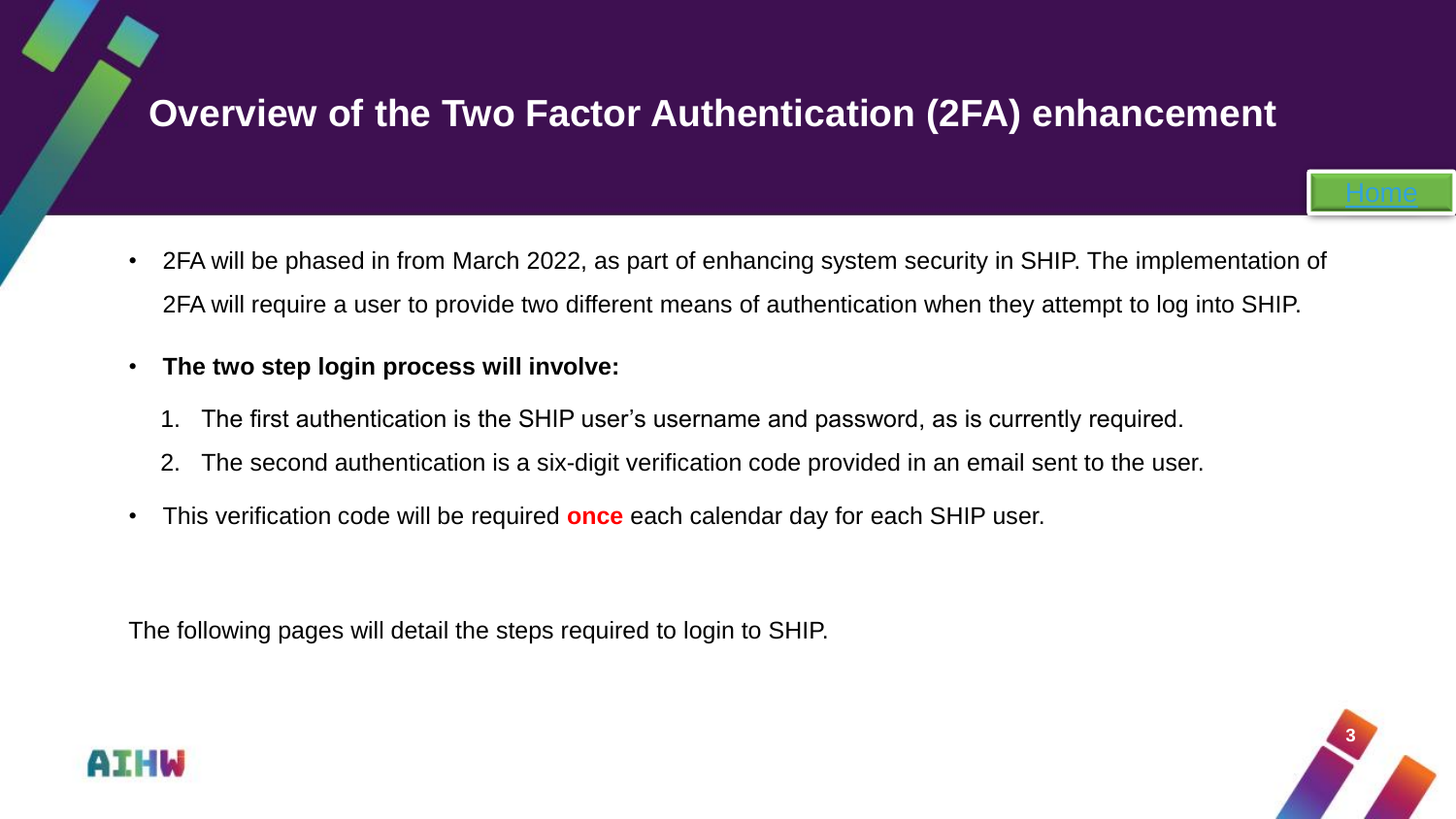## <span id="page-3-0"></span>**The benefits of Two Factor Authentication (2FA)**

- 2FA will allow users to safely access SHIP from any device or location without putting sensitive client and agency data at risk.
- 2FA provides stronger security, protection against phishing and brute-force attacks, and securing logins from attackers exploiting weak or stolen credentials.
- A report from Microsoft concluded that 2FA works, blocking 99.9% of automated attacks.





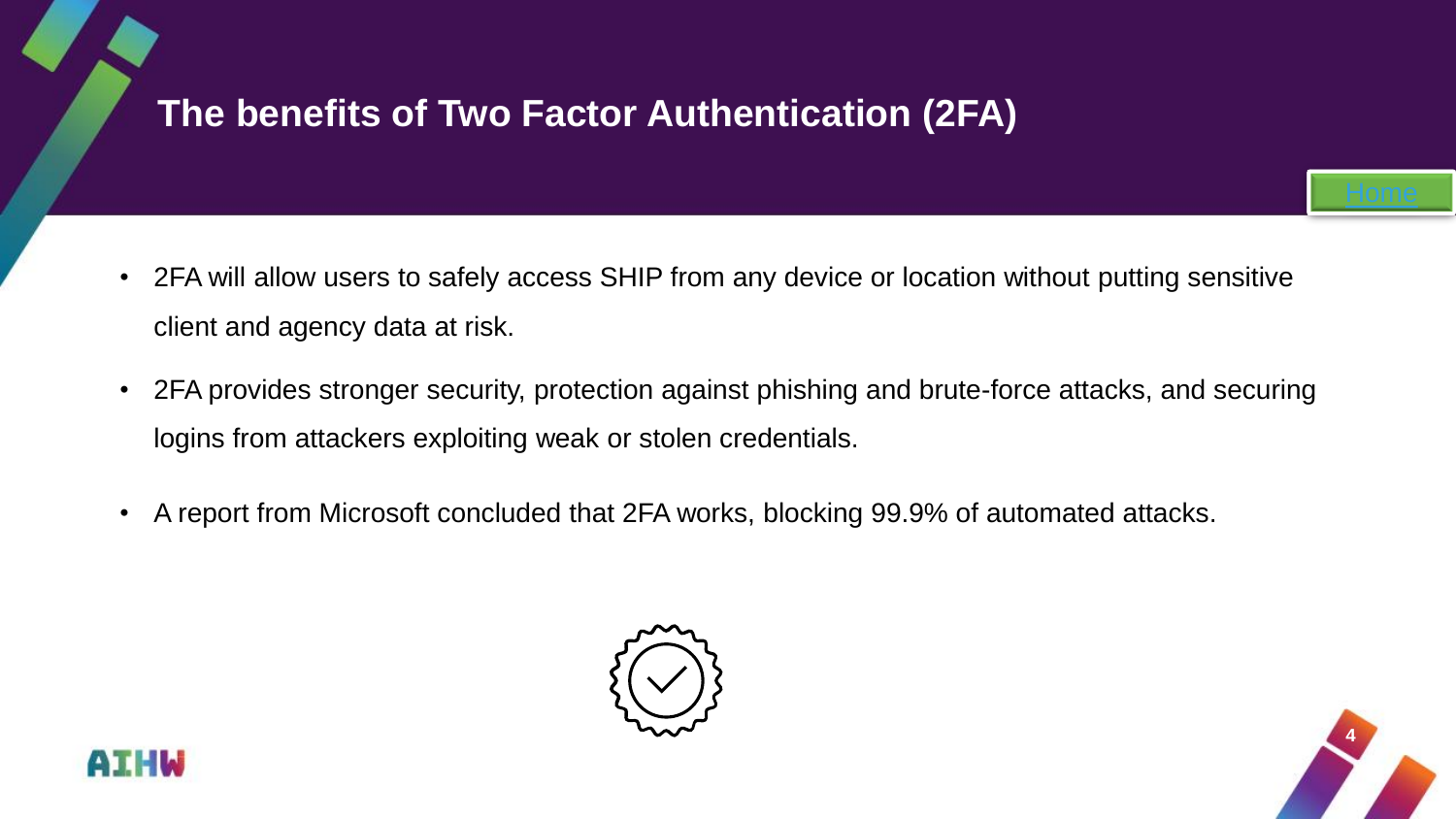#### <span id="page-4-0"></span>**Logging into SHIP with your individual username and password**

#### The first authentication will be your SHIP user's username and password.



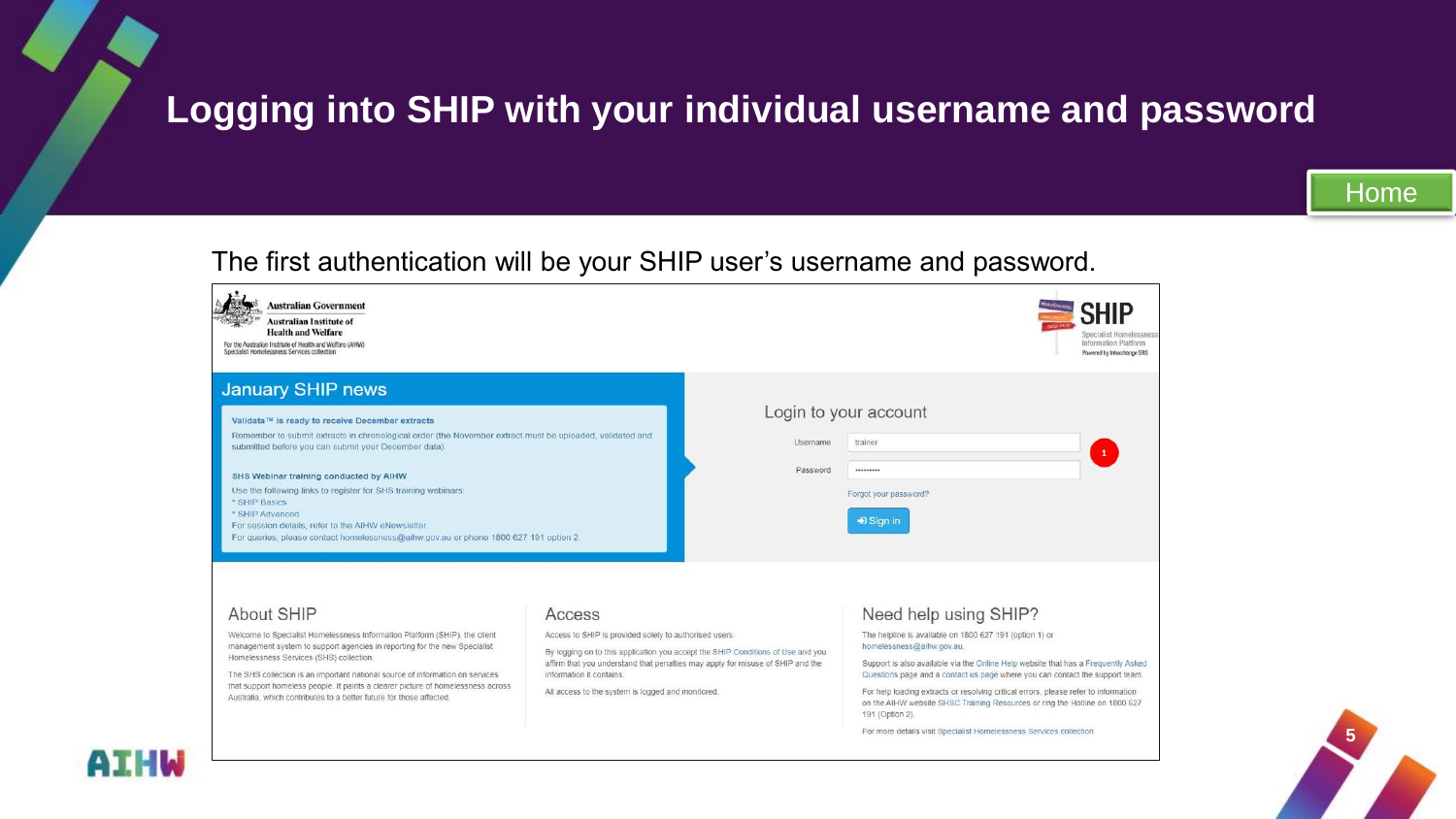#### <span id="page-5-0"></span>**Verification code will be required**

#### A six-digit verification code is required to proceed with logging into SHIP.





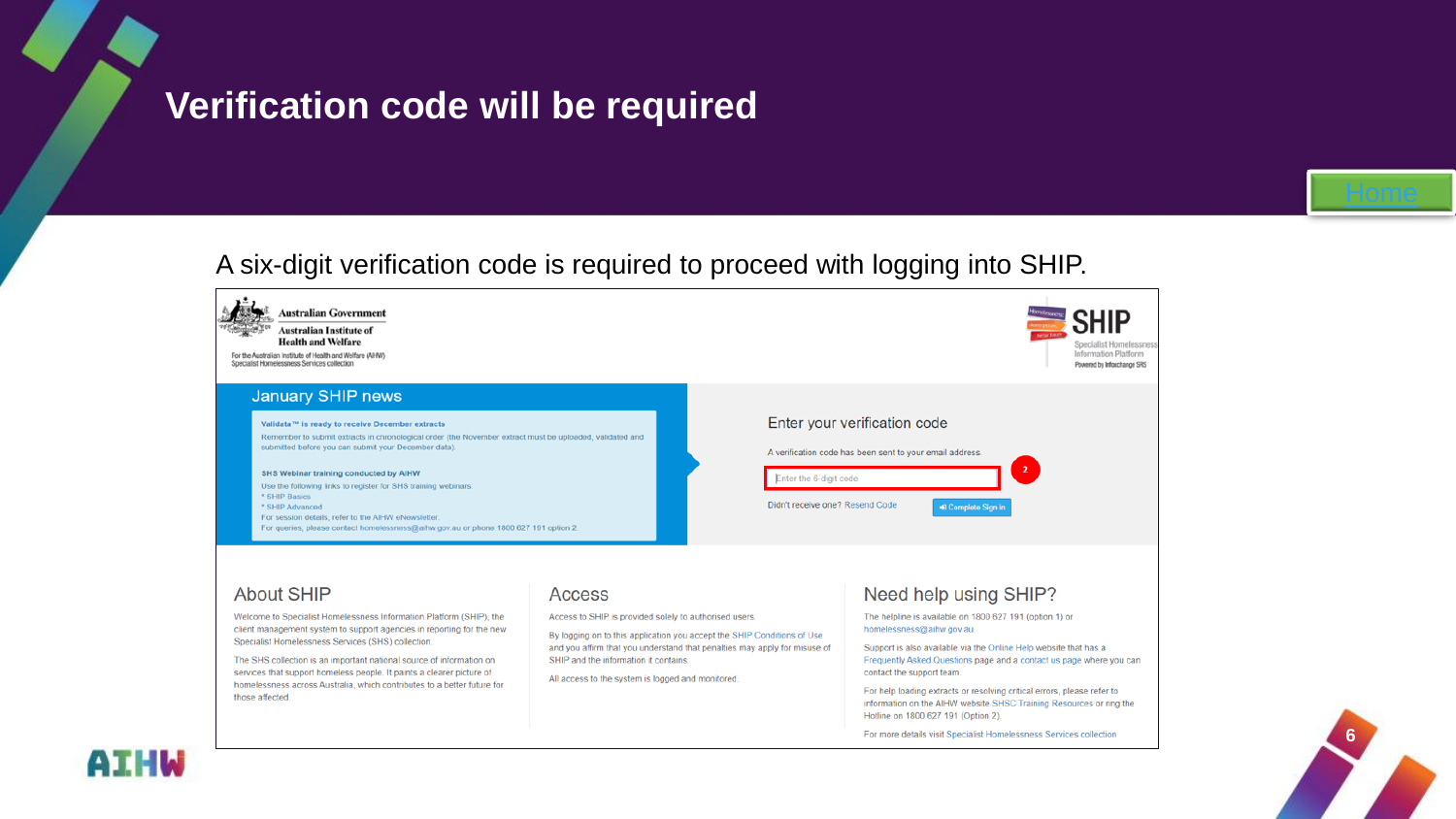#### <span id="page-6-0"></span>**Verification code will be sent in an email**



An email will be sent to the [nominated email account](#page-10-0) that you have specified in SHIP, with the verification code. This email will be sent by **srs\_notifier@infoxchange.org**





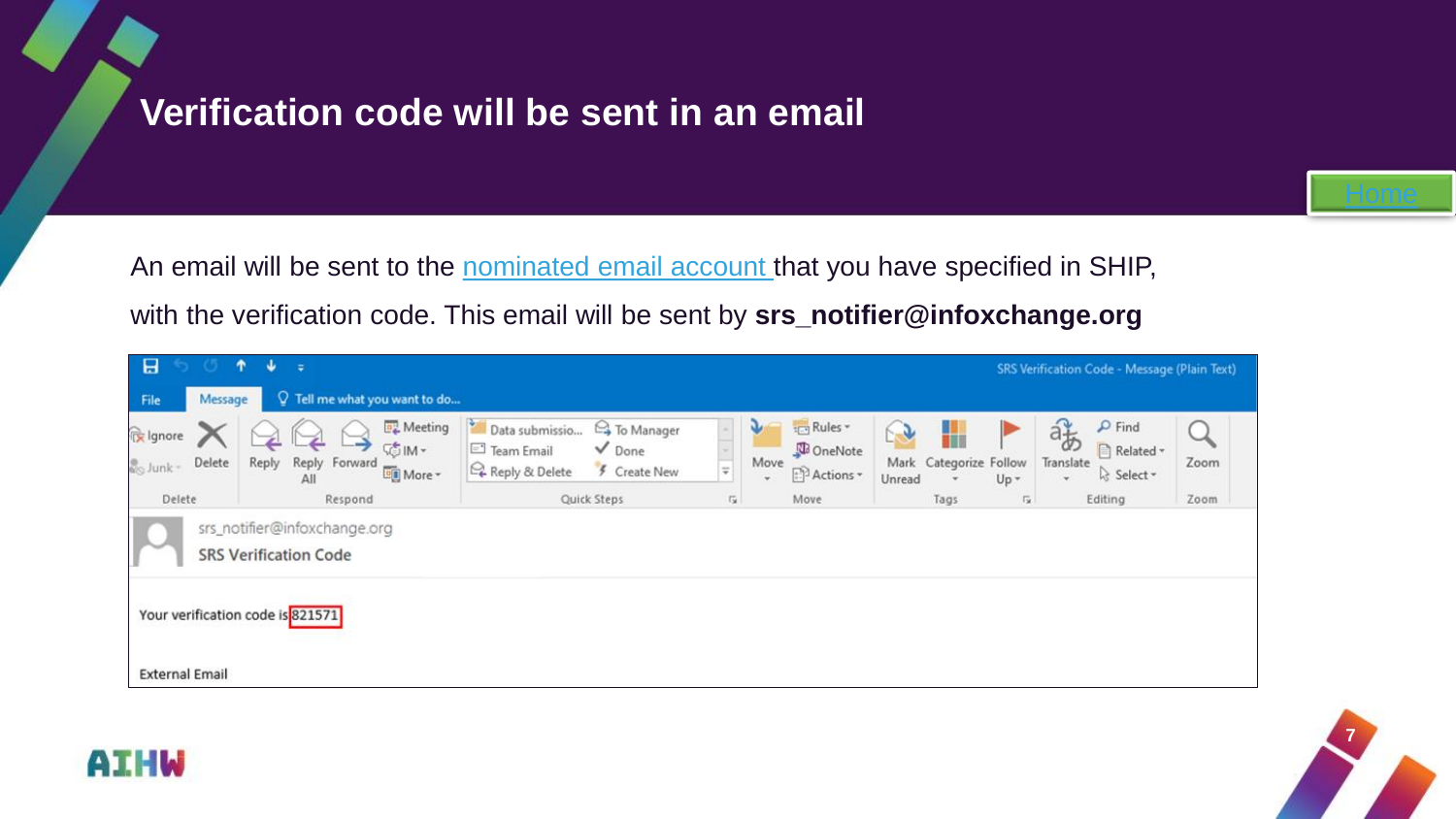#### <span id="page-7-0"></span>**Using the verification code to complete the user login process for SHIP**

You will need to enter the six digit verification code, to complete the login process.

This code is valid only for five minutes.



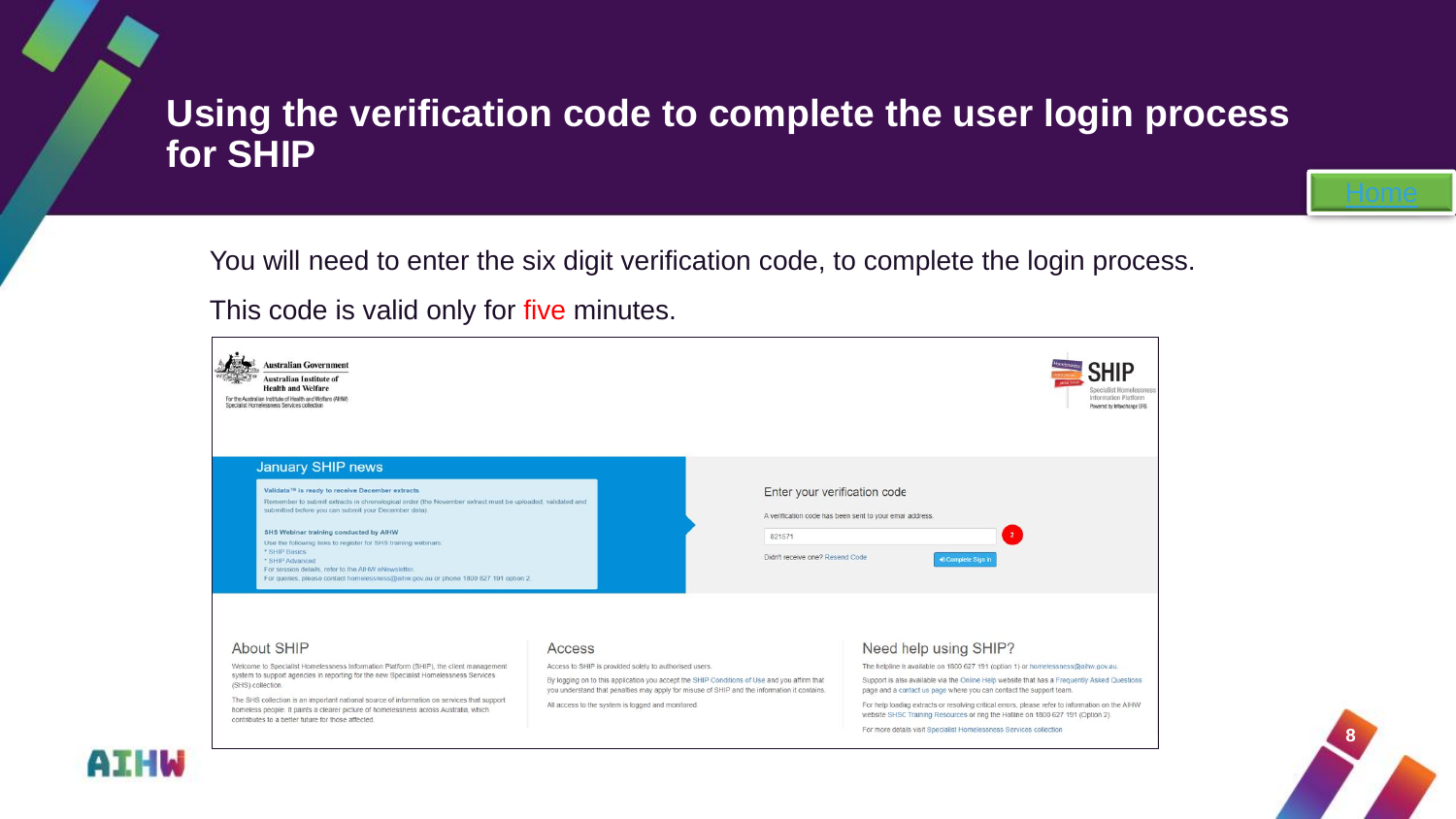## <span id="page-8-0"></span>**Instances when a user may need to undertake 2FA more than once a day**

Generally you will only have to input the verification code once a day. However, there will be rare instances when you may need to verify your login more than once in a day.

The instances include:

- The user's IP address is different from the previous user login on that calendar day.
- The user utilises a different device when accessing SHIP within the day, for example: a Windows machine and an iPad.
- The user accesses SHIP using different browser types within the day, for example: Chrome & Edge.
- The user accesses SHIP using different versions of the same browser within the day.

These additional measures are to ensure the security of the login process.



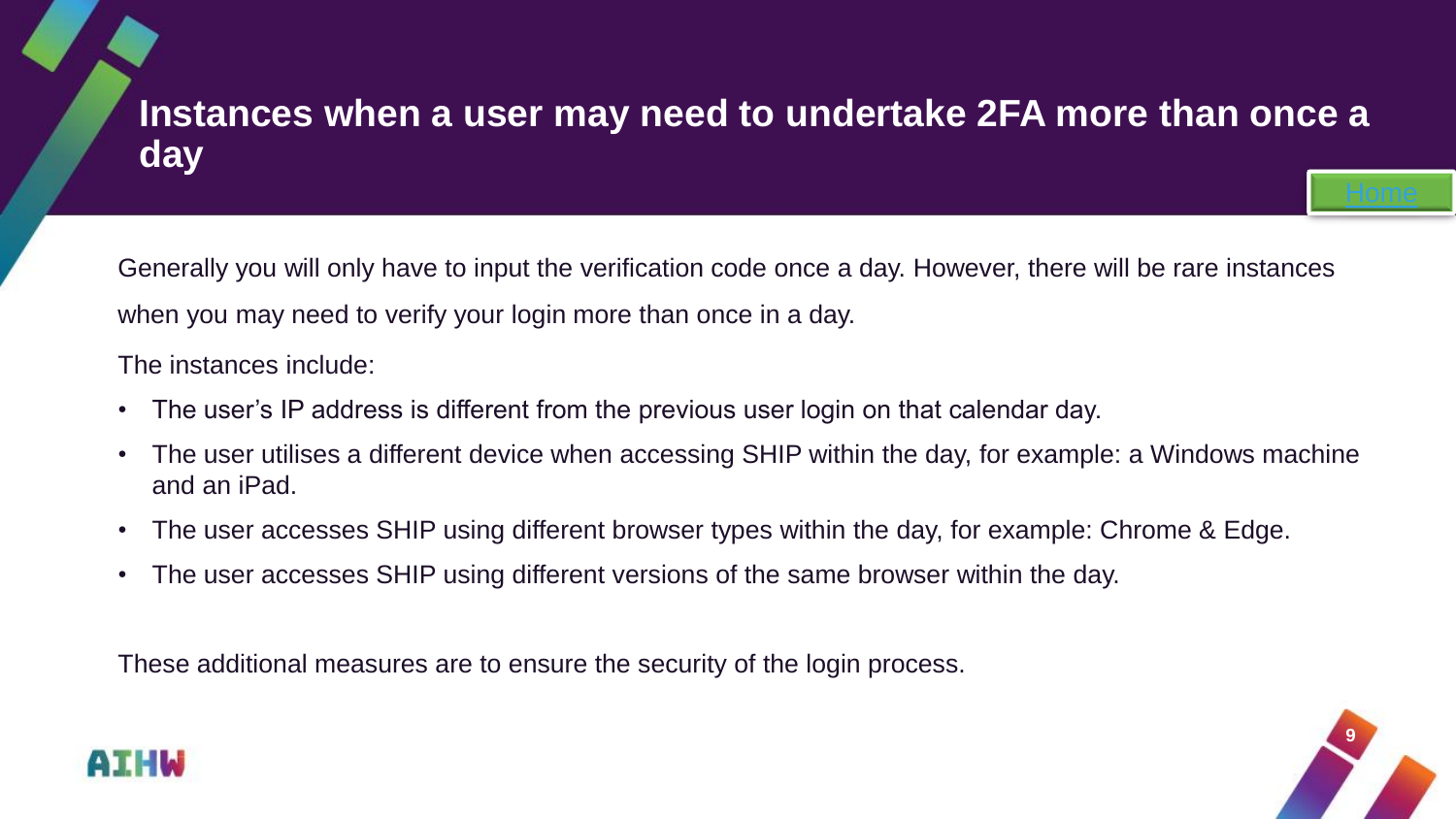## <span id="page-9-0"></span>**Requirements for Two Factor Authentication (2FA)**

- A key requirement for 2FA is that each SHIP user must have a valid and unique email address recorded in SHIP.
- The email address cannot be shared by more than one person, as the authentication code only relates to a single login.
- Please ensure the details within your **Preferences tab** in SHIP are current and valid. This process can be undertaken through the Admin>Preferences tab in SHIP.
- Users with 'Coordinator' access should check all user email addresses to ensure that staff members have access to their own individual email address. This process can be undertaken through the Admin>Users tab in SHIP.



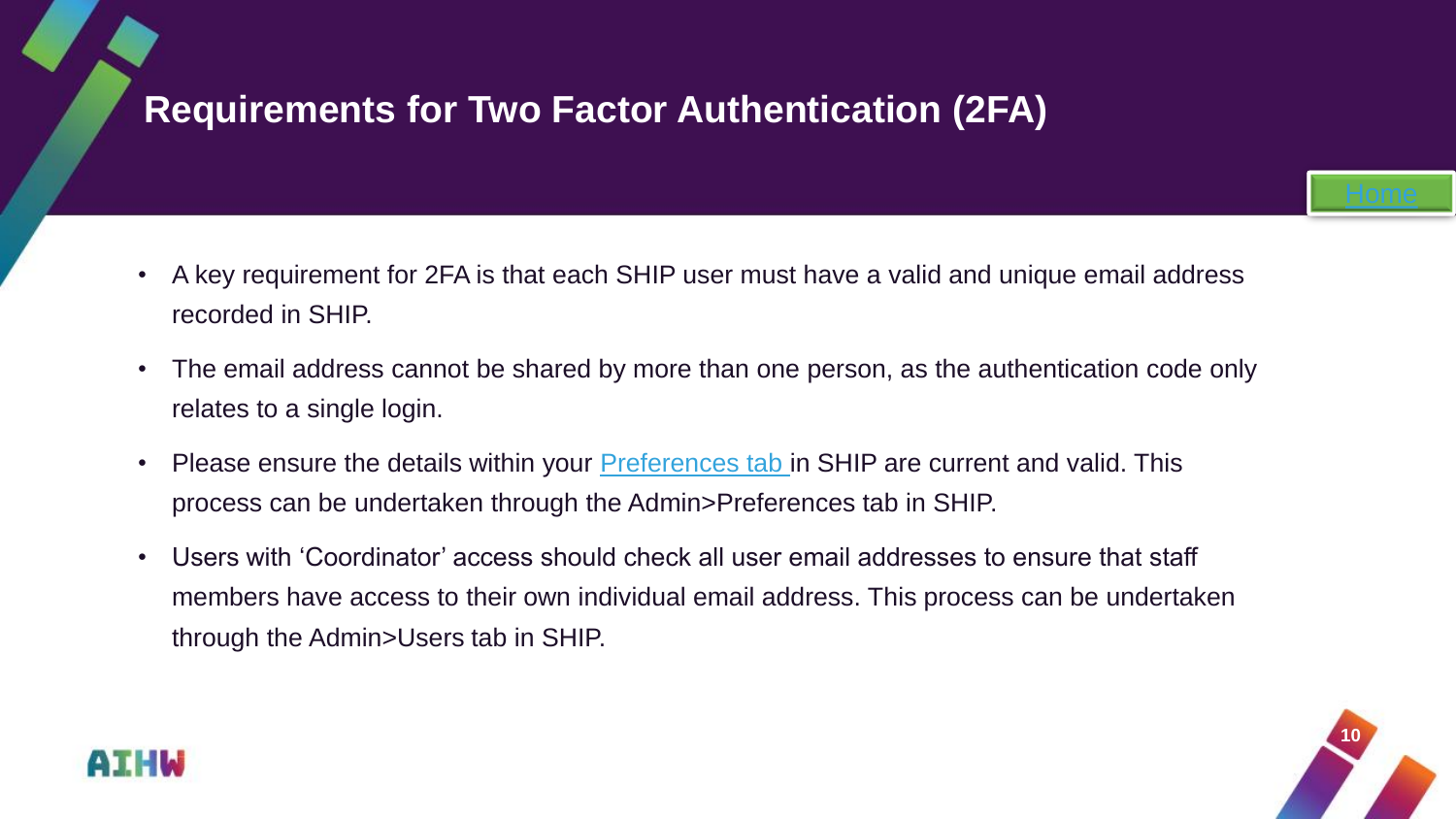### <span id="page-10-0"></span>**Preferences tab in SHIP**

**AIHW** 

| $\equiv$ SHIP  | UAT 4 A<br>Specialist Homelessness Information Platform |                     |  |   |                                            |                                                               |
|----------------|---------------------------------------------------------|---------------------|--|---|--------------------------------------------|---------------------------------------------------------------|
| Home           | Password                                                | Preferences         |  |   | Documents Finance Bulk Actions Users Merge |                                                               |
| Persons        |                                                         |                     |  | 0 |                                            |                                                               |
| <b>Days</b>    | User Preferences for A Trainer                          |                     |  |   |                                            | The Verification code will be                                 |
| <b>Reports</b> | * Email<br>Address                                      | trainer@aihw.gov.au |  |   |                                            | sent to the email address that<br>has been entered into SHIP. |
| <b>Admin</b>   | Phone                                                   |                     |  |   |                                            |                                                               |
|                | Mobile                                                  |                     |  |   |                                            |                                                               |
|                | Fax                                                     |                     |  |   |                                            |                                                               |
|                | Title                                                   |                     |  |   |                                            |                                                               |
|                | Position                                                |                     |  |   |                                            |                                                               |
|                | Organisation                                            |                     |  |   |                                            |                                                               |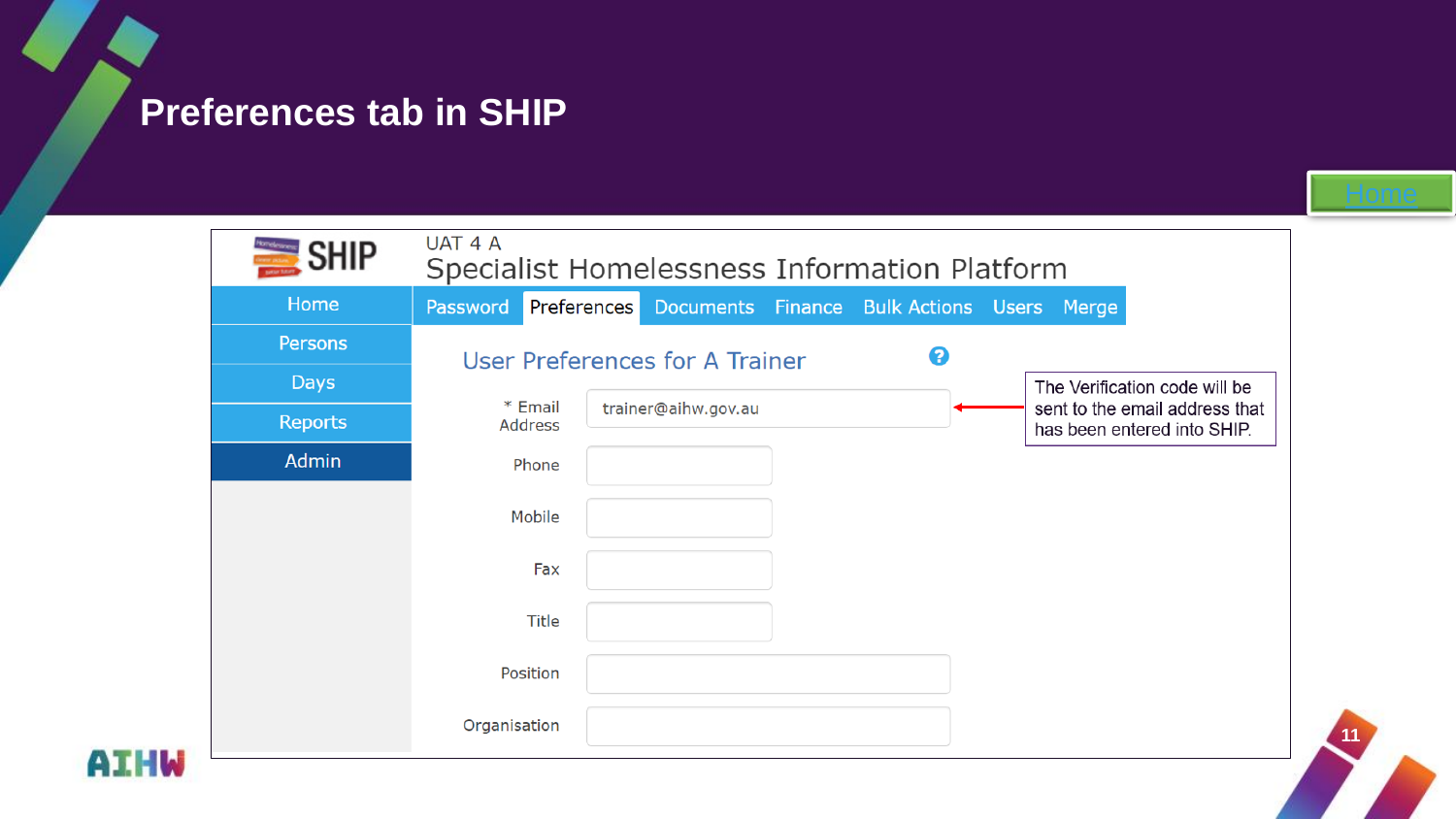#### <span id="page-11-0"></span>**Summary**

- 2FA has been introduced to SHIP to ensure stronger security, protection against phishing and bruteforce attacks, and securing logins from attackers exploiting weak or stolen credentials. 2FA will assist with allowing users to safely access SHIP from any device or location without putting sensitive client and agency data at risk.
- A two-step SHIP login process will include a six-digit verification code.
- This code will be sent in an email to the nominated email address, that has been registered within an individual user's **[Preferences](#page-10-0)** tab in SHIP.
- You will need to ensure that the email address that you have registered in SHIP, is current and valid.